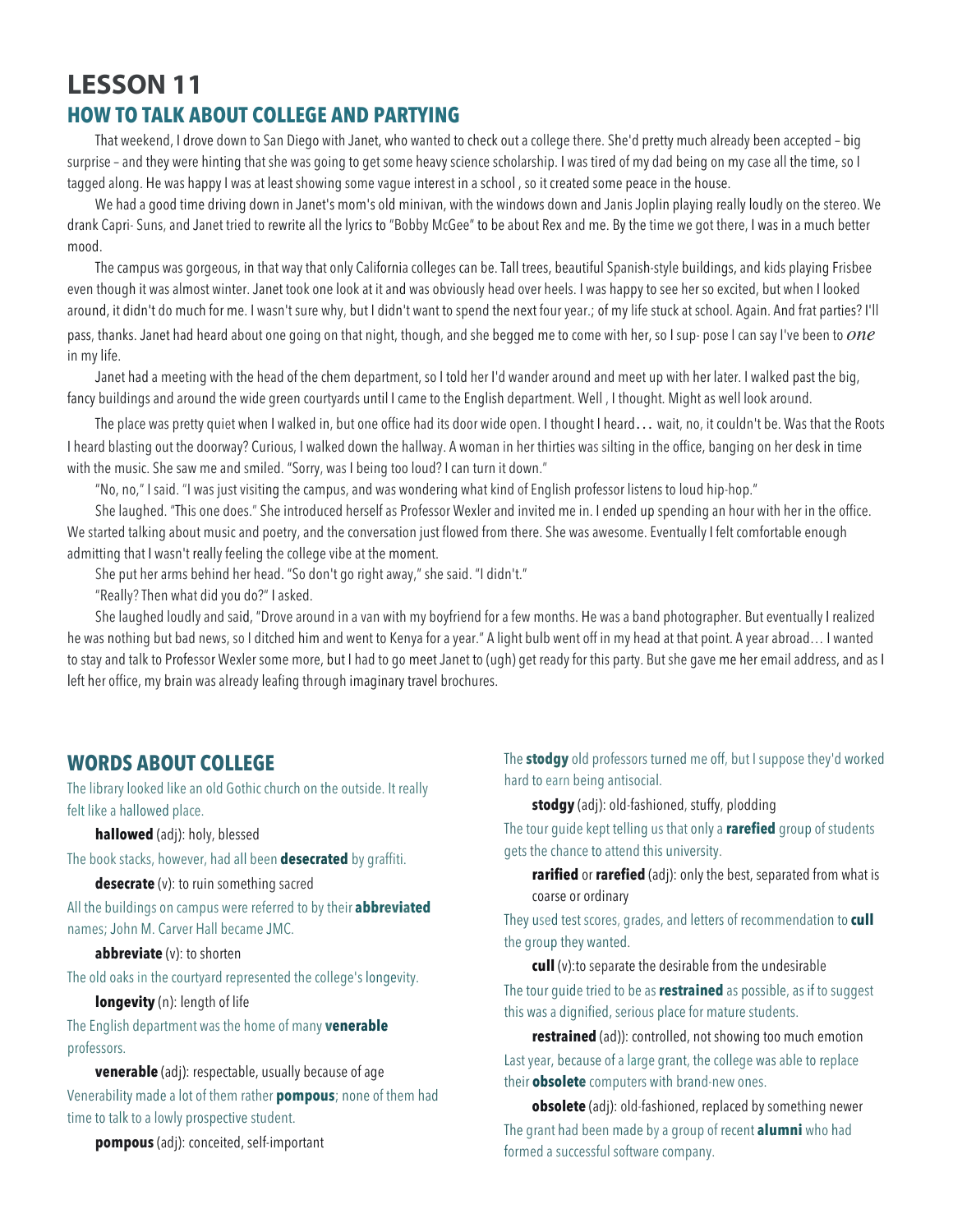**alumni** (n): graduates of a particular school. The feminine single form is alumna; the masculine single form is alumnus.

Many rich alumni choose to **bequeath** things to the school.

**bequeath** (v): to leave something to a person or institution after death

One **philanthropist** donated enough money for the school to build a state-of-the- art, high-powered telescope.

**philanthropist** (n): someone dedicated to charitable works College doesn't have the same **hierarchy** that high school has. Here, it's okay for freshmen and seniors to hang out together.

**hierarchy** (n): a system that ranks people

The president of the college **abdicated** after a particularly messy scandal.

**abdicate** (v): to formally give something up (usually a high office or position)

My host student was really **accommodating**- she let me sleep in her bed while she took the futon.

**accommodating**(ad}): willing to adjust one's actions in order to help someone else

The dorms had plenty of **amenities**, like a full gym and dining hall in each building.

**amenities** (n): features that make a place attractive to guests or customer

The college was **aggrandizing** the size of its freshman class this year.

**aggrandize** (v): to increase the size of something

When I looked at the tuition fees for a single term, I was sure someone was getting **bilked** out of something.

**bilk** (v): to cheat

I thought you'd have to have a fancy **pedigree** to go here, but my host student is the daughter of dairy farmer from North Dakota.

**pedigree** (n): lineage

The daily happenings on campus are **chronicled** in the student newspaper.

**chronicle** (v): to record (It can also be a noun, meaning "a record.")

# **WORDS ABOUT A COOL PROFESSOR**

Professor Wexler was considered quite a **precocious** talent; she breezed through her PhD and was made professor at a really young age.

**precocious** (adj): being smarter or more developed than is expected at a certain age

Landing a professor position at such a young age was considered quite a **coup**.

**coup** (n): an unexpected and skillful success

The younger students treated her with total **reverence**.

**reverence** (n): extreme respect

Professor Wexler wrote an **acclaimed** book on hip-hop culture that

managed to become a popular best-seller, as well.

**acclaimed** (adj): having been praised greatly in public People took her book as a **bellwether** that popular music was going to be an important field of study in coming years.

**bellwether** (n): someone or something that indicates future trends

She's also an **accomplished** violinist.

**accomplished** (ad)): very skilled, talented

And she's an **avid** soccer player.

**avid** (ad)): eager, enthusiastic

Professor Wexler had the **acumen** to help navigate the tricky world of university politics.

**acumen** (n) : quick, accurate insight

Professor Wexler always has a lot of **obsequious** students hanging around her, offering to do her photocopying or get her coffee.

**obsequious** (ad)): excessively eager to please

She' s so popular with her students and colleagues that her few enemies find her **unassailable**.

**unassailable** (ad)) : so well-established that it cannot be challenged or beaten

And despite all this, I found her very **accessible**.

**accessible** (ad)): easy to approach, easy to enter

# **RELATED WORDS**

She was **affable** and laughed easily. We spent a very **amicable** hour together.

**affable** (adj): friendly, easy to talk to

**amicable** (adj): friendly

I felt an **affinity** for Professor Wexler. We even liked the same bands!

**affinity** (n): a natural liking for someone or something

She showed me it was possible to be **cerebral** and fun at the same time.

**cerebral** (ad)): intellectual

**WORDS ABOUT PARTYING**

College is so full of **hedonists**, I'm amazed any work gets done .

**hedonist** (n): one who is devoted to pleasure and happiness They seem to have an **insatiable** appetite for partying.

**insatiable** (ad)): impossible to satisfy

Alcohol was handed out at the party I went to, in **flagrant** disobedience of the state liquor laws.

**flagrant** (ad)): very obvious

I saw a girl fall asleep with her head in a toilet, and I prayed I would never reach such a state of **debasement**.

**debasement** (n): reduction in value, quality, or significance